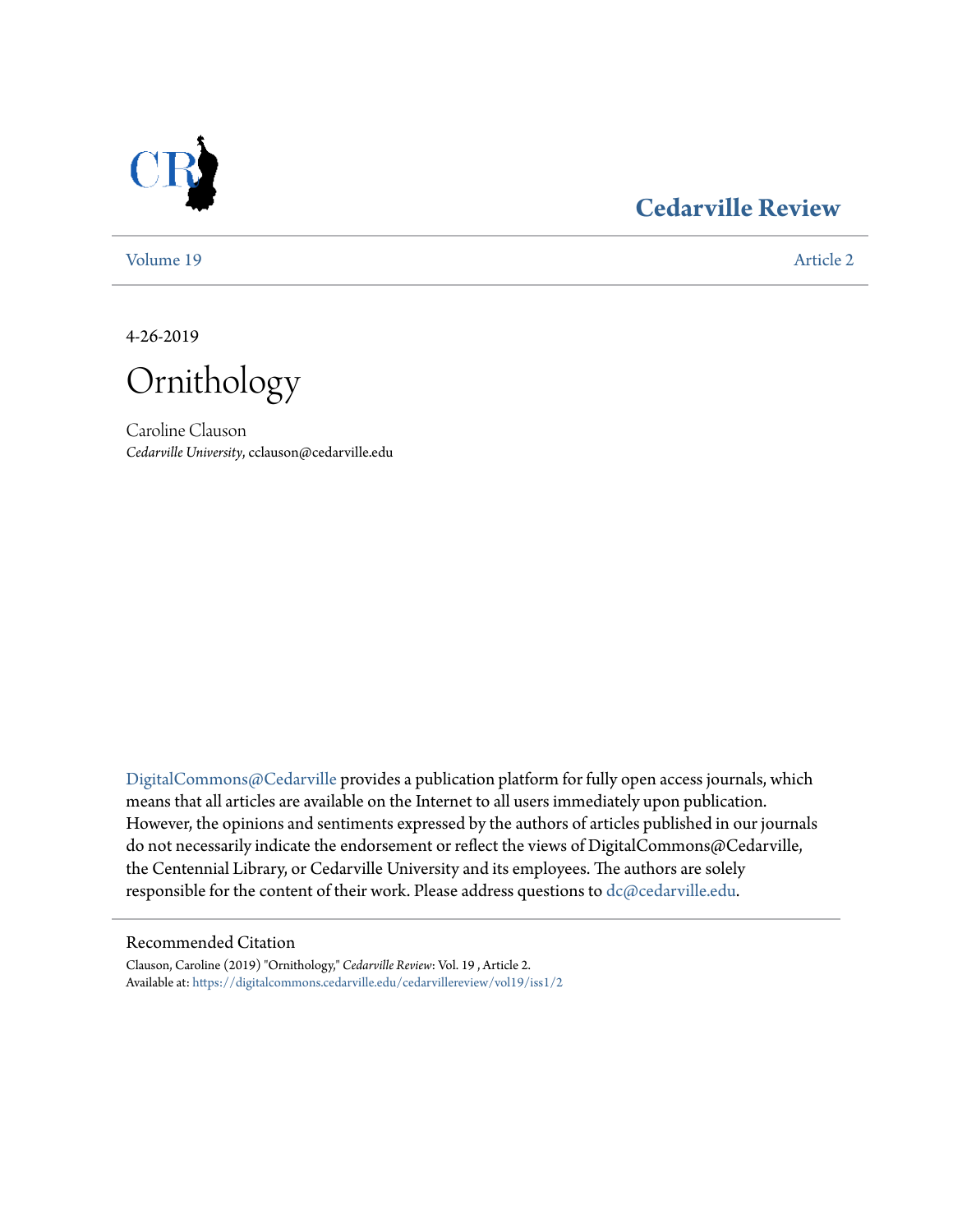# Ornithology

Browse the contents of [this issue](https://digitalcommons.cedarville.edu/cedarvillereview/vol19/iss1) of *Cedarville Review*.

# **Keywords**

Cedarville, creative writing, Caroline Clauson

# **Creative Commons License**<br> **C** 000

This work is licensed under a [Creative Commons Attribution-Noncommercial-No Derivative Works 4.0](http://creativecommons.org/licenses/by-nc-nd/4.0/) [License.](http://creativecommons.org/licenses/by-nc-nd/4.0/)

Follow this and additional works at: [https://digitalcommons.cedarville.edu/cedarvillereview](https://digitalcommons.cedarville.edu/cedarvillereview?utm_source=digitalcommons.cedarville.edu%2Fcedarvillereview%2Fvol19%2Fiss1%2F2&utm_medium=PDF&utm_campaign=PDFCoverPages)



Part of the [Fiction Commons](http://network.bepress.com/hgg/discipline/1151?utm_source=digitalcommons.cedarville.edu%2Fcedarvillereview%2Fvol19%2Fiss1%2F2&utm_medium=PDF&utm_campaign=PDFCoverPages)

This fiction is available in Cedarville Review: [https://digitalcommons.cedarville.edu/cedarvillereview/vol19/iss1/2](https://digitalcommons.cedarville.edu/cedarvillereview/vol19/iss1/2?utm_source=digitalcommons.cedarville.edu%2Fcedarvillereview%2Fvol19%2Fiss1%2F2&utm_medium=PDF&utm_campaign=PDFCoverPages)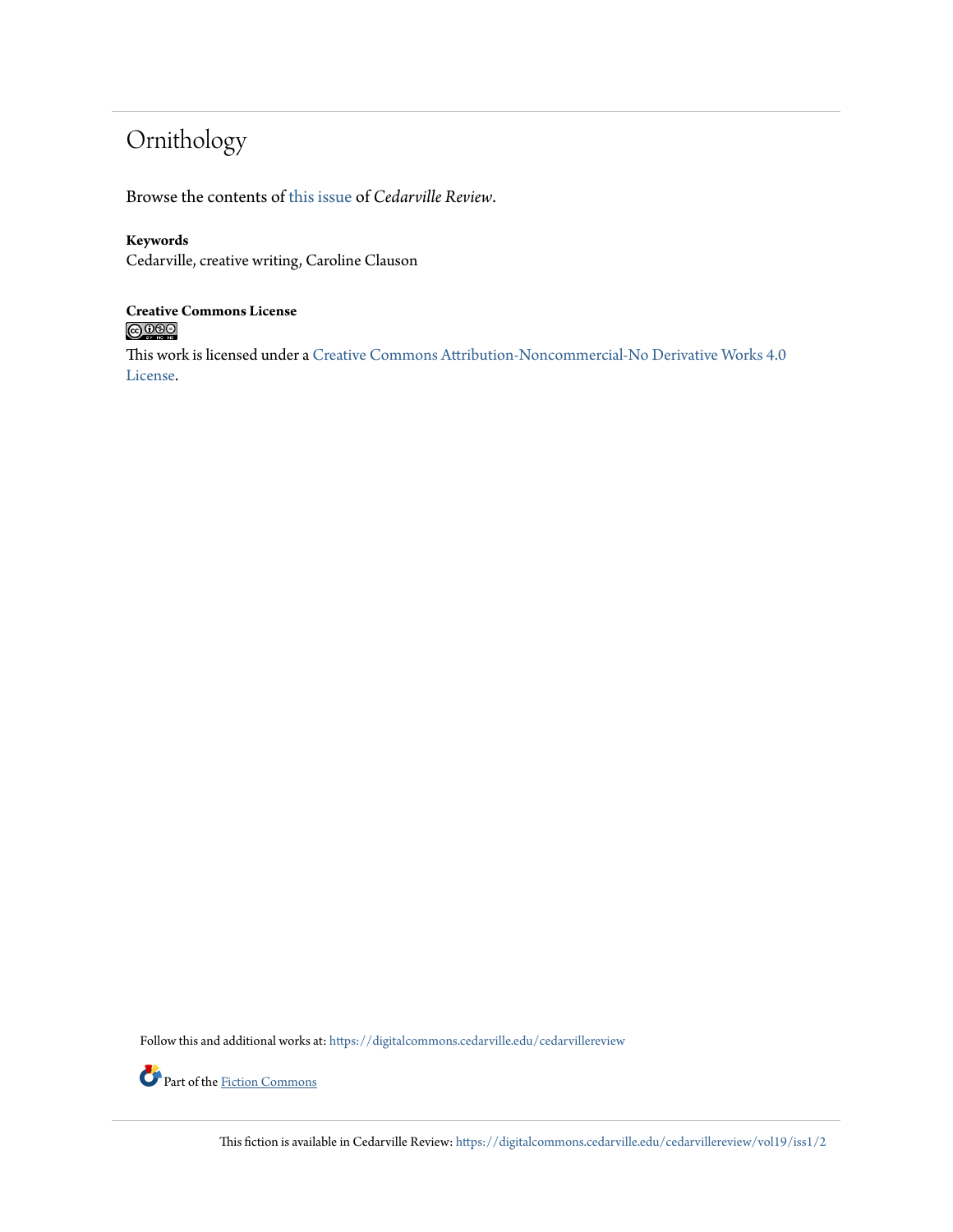#### Fiction

# **ORNITHOLOGY**

## CARRIE CLAUSON

The volunteers hung cranberry suet they bought at the pet store in the strip mall, overpriced. There it had been, swinging gratuitously by a pink ribbon from a hickory limb behind the nets. Kristen knew sunfower seeds were better than suet. Furthermore, the Clark River Bird Observatory did not bait birds with feed as to catch ones that wouldn't have flown into the net willfully. The volunteers knew this. They ignored this. Kristen worked by herself most mornings, but all the volunteers were out so early with her now because it was the third week in July, a banding week. Kristen had pulled nylon out of feather barbs and fastened tracking tags around limbs for hours. The moon had seemed like a projection in a lecture, grainy and translucent, as if Kristen could see the sky through the craters.

That moon vision was a scientific impossibility, but for a moment, she did smell the sparrow flapping between her fingers-sweet straw then warm bacteria like kimchi. Kristen clipped seven moon-patterned and strawberry-patterned drawstring bags quivering with songbirds to her lanyard. Breeze and light carrying honeysuckle and the ponds and the algae was pushing through the hickories that bordered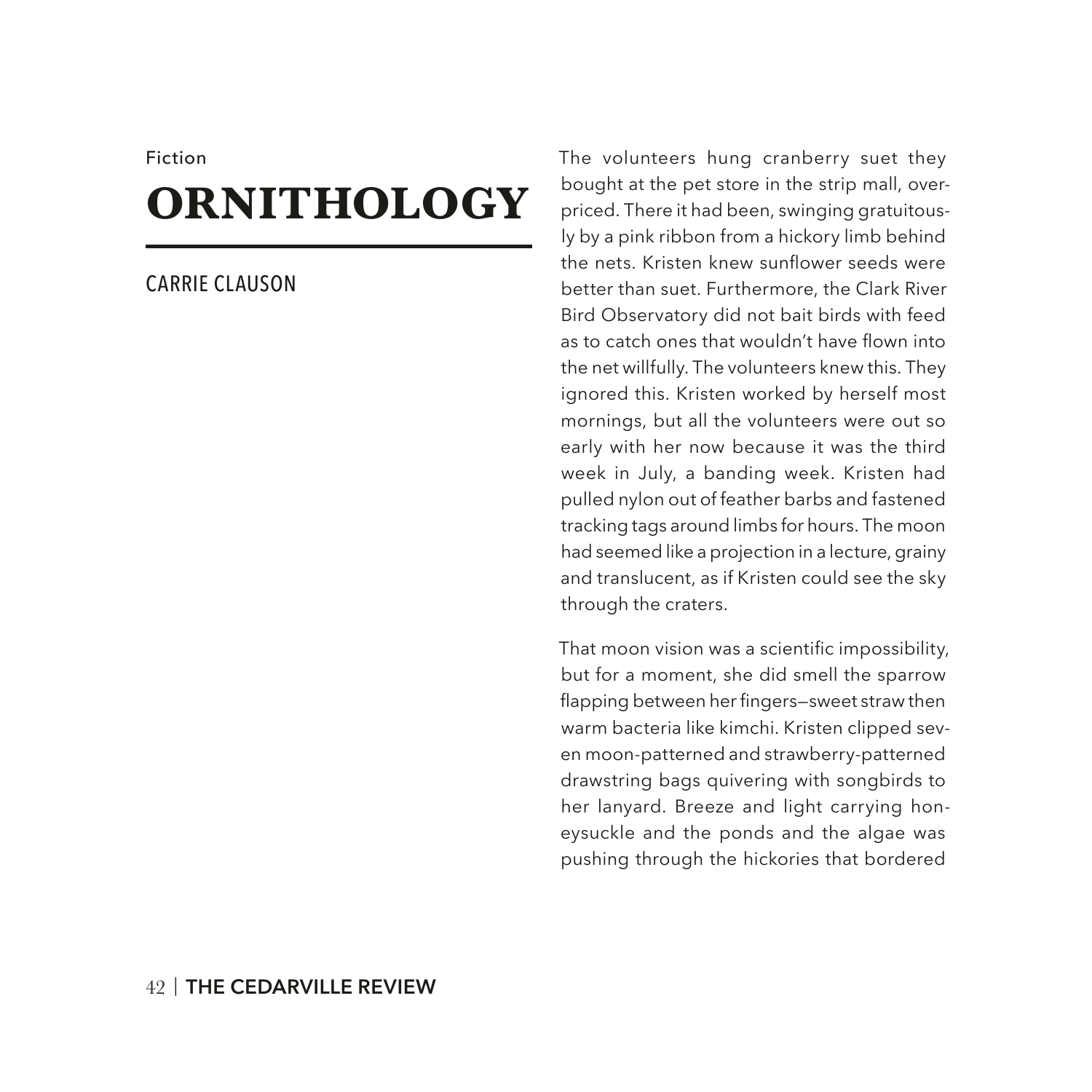the wall of nets, cutting out shadows of chickadees, fnches, warblers and sparrows from the bags. The nets looked like long barbwire fence from certain angles, or invisible straight on, or inhaling the wet breeze from where Kristen was. Her chest felt sharp, not because of the light or quivering bags or the breeze, which was already hot, but because she thought about how she loved birds. It was good to have a passion. Avian Research was publishing her study about tick-borne pathogens in Eastern songbirds. The journal emailed her yesterday afternoon; they would put it in the Fall issue, cover story. She missed spending whole days on this kind of research in the lab. It had been a controlled environment for her focused work, the bright overhead lights, the slick tile, the commercial freezer cooling her face when she retrieved specimens. Now, bags of birds twitched like haunted tassels around Kristen's waist as she walked back to the banding stations.

They dealt with the birds in the large white tent with a scalloped top edged with dirt, one side open when there wasn't rain. This was pitiful compared to the Cornell Lab of Ornithology, which had more birds, more technology, and more nets than here. Kristen had majored in biology at Cornell after she scored a 35 on the ACT. She stayed to earn two master's degrees in bird population studies and evolutionary biology because she loved birds. And she had survived by keeping schedules, consuming raisins and seven ounces of tomato juice every day before 7 am for all those eight years. Kristen moved back to Kentucky to write her thesis because apartments cost less than the open position at the Clark River Wildlife Refuge payed. A job with the Interior would diversify her doctoral application at least.

The volunteers were measuring birds at the folding tables with their oatmeal in thermoses and now the sun that turned them to shadows in canvas like the birds in the bags. They chattered to each other and to the birds—"you're a fat one, ready to migrate, Benton County passed stricter zoning laws, isn't he fat"—and ate cinnamon oatmeal with plastic spoons between measurements. They made jokes when they blew the breast feathers out of the way to guess the yellow fat and when they stuck the birds head frst into the weighing tubes.

Ten or twelve volunteers usually came. They were retired and came with their spouses or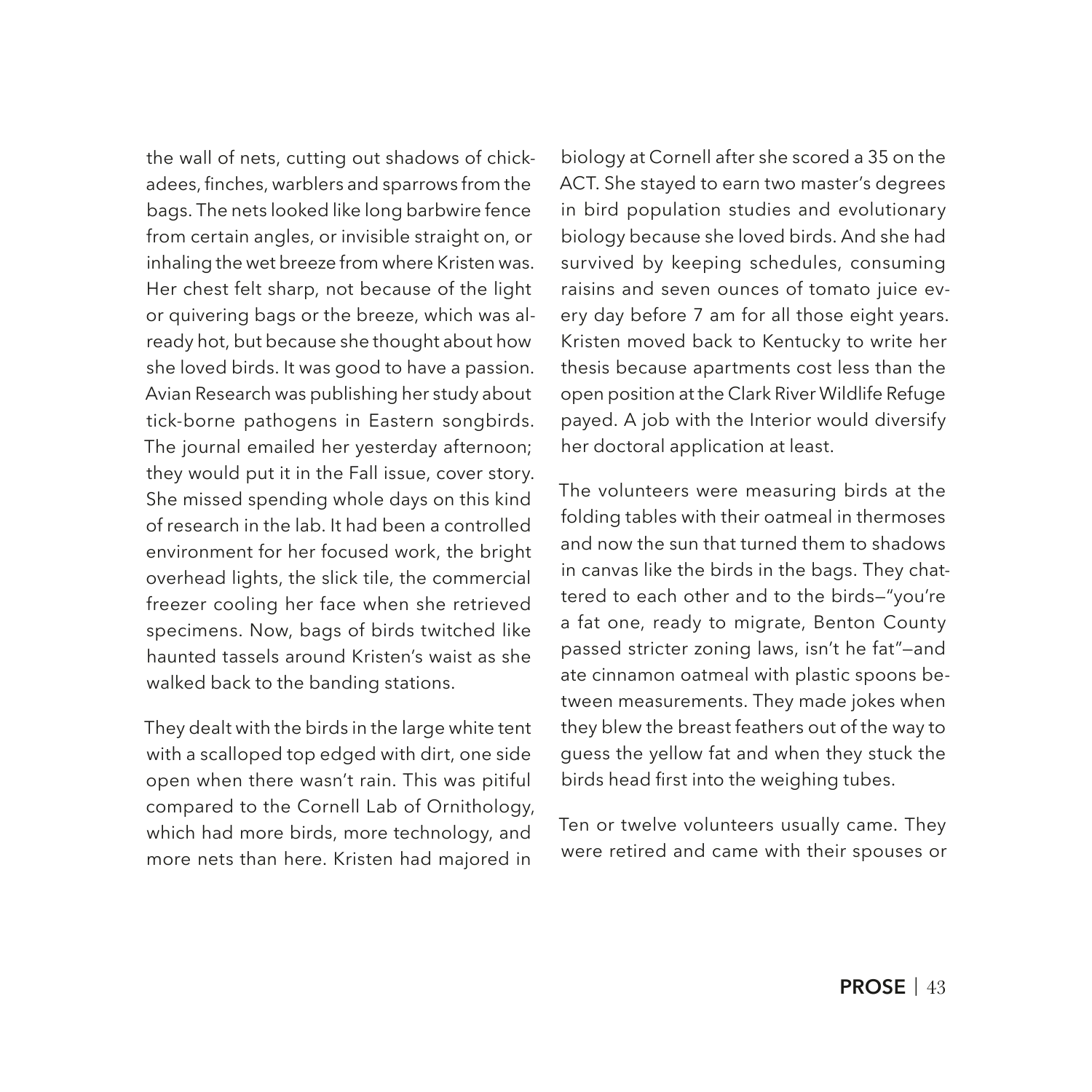were otherwise divorced and retired. Kristen realized birding merely supplemented bridge and Amish novels for them. At the beginning of the summer, she taught them everything they were now qualifed to do there: how to set up the nets, hold birds, safely remove the birds from the nets, band them, and determine their species, wingspan, weight, sex, age, and fat. Some volunteers didn't have a college degree in anything much less this field, and Kristen knew a degree didn't necessarily matter. But they honestly knew very little about birds, and they made this evident.

Terry closed his eyes. He blew out a puff of cinnamon air and slowly raised his arms straight out with a cardinal in his fist and asked had they ever noticed how the crow sings the earliest in the morning all year round and never gets any credit for it.

"Smartest bird of any," Ann said.

"The whip-poor-will wakes me up at six," Barb said.

"Only in the summer though."

"The rest have too comfortable of down pillows on them to wake up."

### "That's it, that's it."

Kristen had never caught a crow, all these years banding; a crow's call had never felt close to her, had always come from the tall white desolate trees in back of her parents' house. Bird songs were never as near or as real as Kristen's holding the birds themselves. But in the net or in someone's hand, they usually panicked a little and squawked generically. Songs weren't in her particular sphere of interest.

Terry fipped through his Guide to Birds of North America for the crows, but the 1966 edition. He'd written little poems beside some birds, rhyming "beak" with "seek." The pages detailing the small raptors were loose and the corners cracking onto the tarp, and a spread covered in Ospreys slipped onto the table—an Osprey hunting, an Osprey in a nest, an Osprey dropping a reptile into its chick's mouth.

"The older guides get some things a little wrong about the birds," Kristen noted.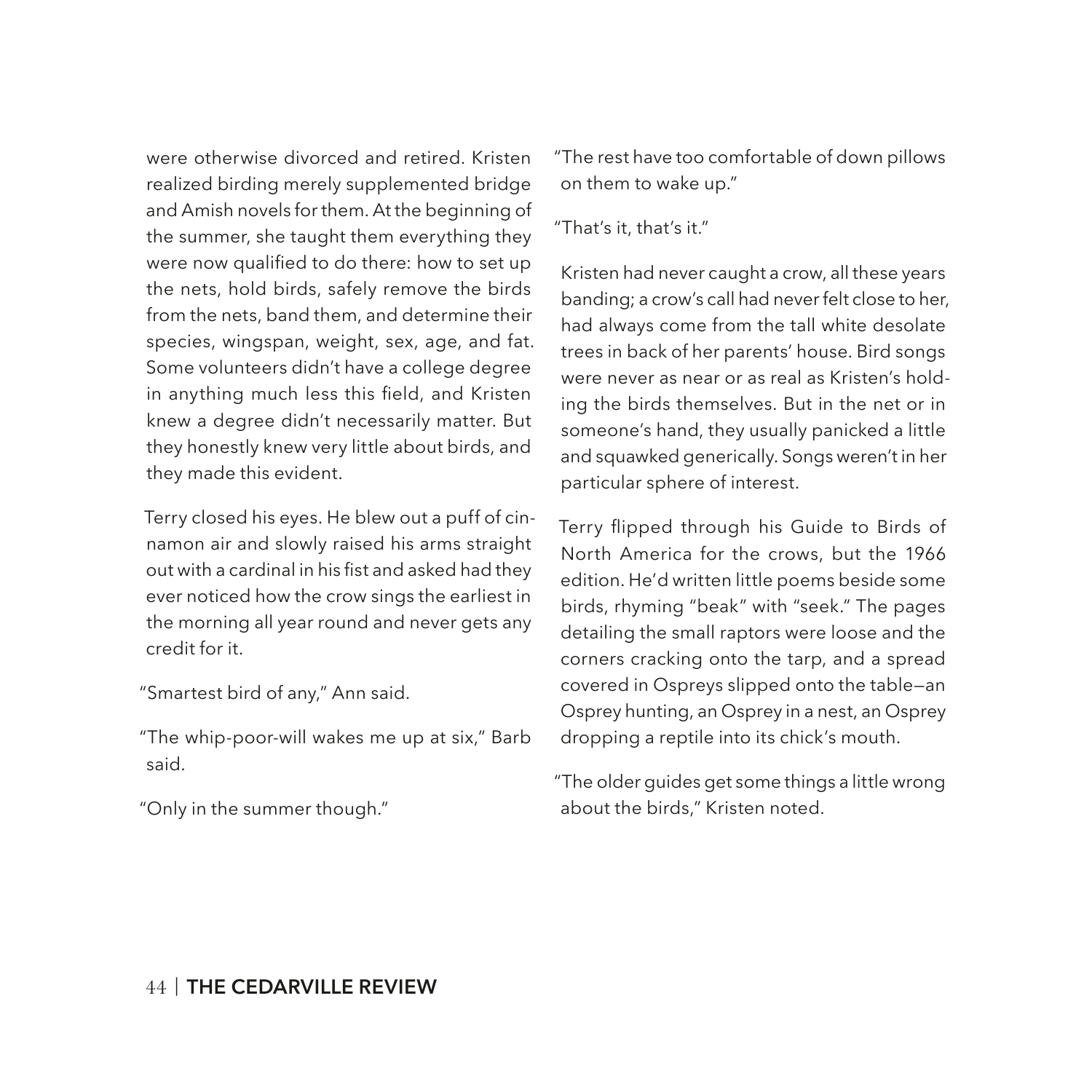"I can't recognize the birds by any other images than these ones," Terry smiled kind of impishly.

"Well they do photographs now."

"The photographs don't capture the personality of the birds. Try telling me the angles aren't all technical now," he laughed, but the high pitch in his voice told Kristen he wasn't kidding about it.

Some days after shifts the volunteers drifted through the grasslands and whistled bird calls. And even after Kristen told them the exact typical weight range of a species, they sometimes quietly Googled appropriate weights on their iPads, the extra big font reflecting in their glasses. On occasion, they brought back bats from the nets, and once, a very large beige moth. George had walked into the tent that day, eyebrows raised, pinching his bag by one corner.

Kristen had asked, "Did you catch a hummingbird?"

And George said, "no, better." He gently shook out dusty particles, a severed moth wing, and the naked body of an insect. De-winged, the moth did look almost like an owl with its horns and its black eyes gawking inside the soft face. Its struggle against the bag had killed it. Kristen had said "this isn't a bird," and of course George was aware. She was tired of reproaching mildly, but anything harsher would confuse the volunteers and stall her work and go against her nature.

"I'm letting the victims back to their nests," Ann interrupted their focus again. Ann, Terry, and Barb announced every time they finished a bird and would step outside the tent to release it. Sometimes they counted down, releasing them simultaneously, pitching the birds to the sky, laughing and pointing. This annoyed Kristen. Birds weren't fidget spinners. The whole thing was tacky and disrespectful to the birds and her mission here. Eight species living in the reserve were endangered. Cats were getting the others. An overpopulation of cats dashed around Benton, KY unnecessarily, yet the volunteers fed them sardines in the meadow. Kristen saw the cans in the trash bag tied to the tent pole.

Kristen could smile at the volunteers now though, feeling charitable again, remembering her publication and only one month left here. "Those finches are huge!" she said too loudly, meaning to seem impressed. She liked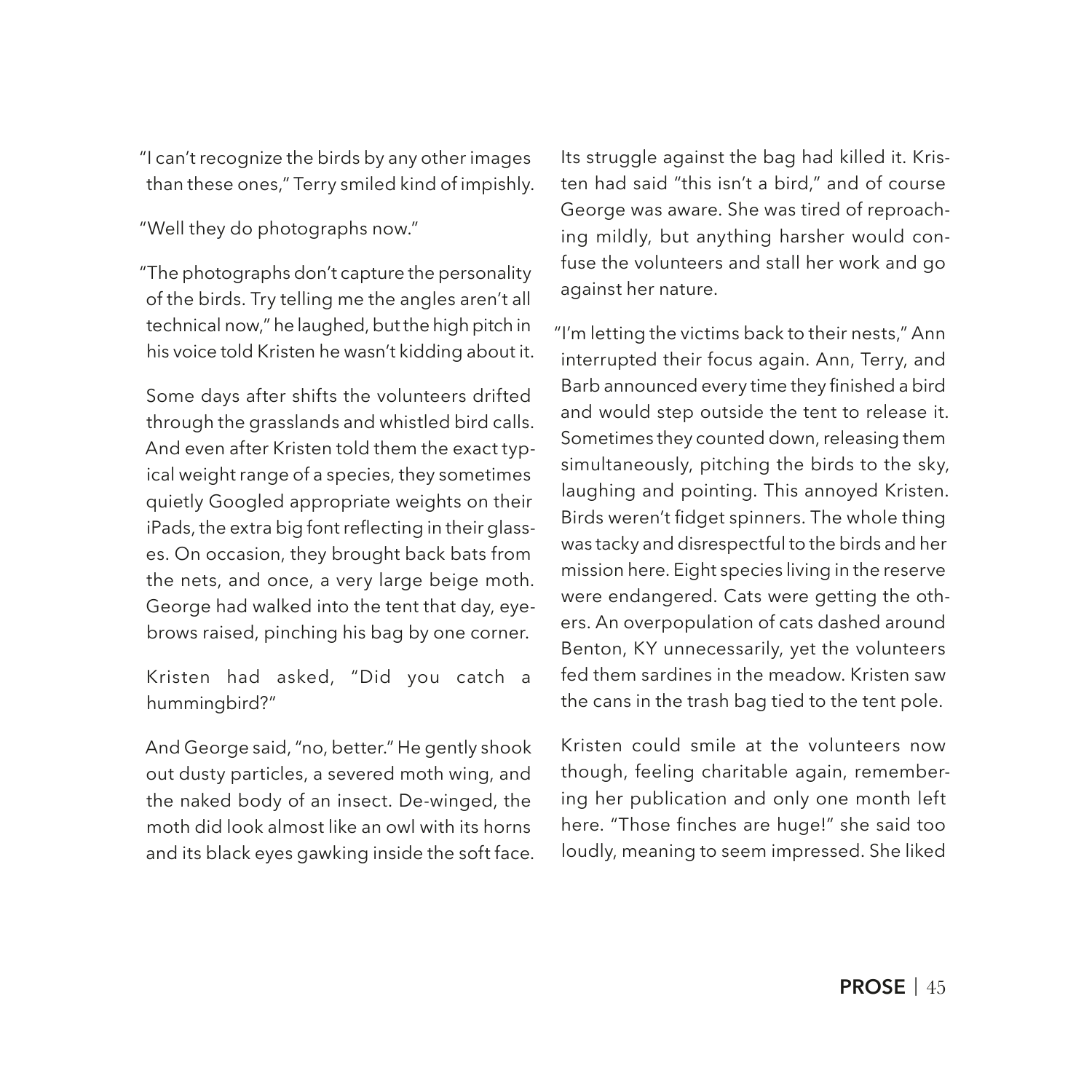to admire their cute, hopeless infatuation with colors and songs. On the other hand, Kristen thought it was sad, really, and careless; she couldn't deny that it was sad. They couldn't escape their self-delusion, and it was unclear whether this rendered them culpable. She guessed retirement let people abandon intentional activity. Kristen's mom always said Grandfather joined the Moose Lodge and stopped giving tithes and offerings the weekend he received his third pension check.

Grandfather had kept a Parakeet in the basement, Kristen remembered. Also, a number of goldfish. He let the Parakeet out the window by the time Kristen was eleven, but she had respected it more than Grandfather did. She fed fruit snacks to it through the cage. She only collected the feathers that fell through the cage and never taught it to talk because she was afraid of Grandfather. And because it was a quiet bird. On the stool by the water softener she would sit for half hours at a time and watch it hop around in its water bowl. In second grade, she taped one of its unnaturally blue feathers to a page of her wish journal next to an essay titled "My Grandfather's Pet." Kristen displayed this at her high school graduation party under

a banner that said "Ornithologist Since Age Seven" beside her National Merit plaque. She liked the idea that her maturing intellect had informed a consistent passion, and it had.

She hadn't actually decided on her major until a meeting a month before graduation with Mr. Peters, her guidance counselor, a tall man with wispy gray-gold eyelashes who talked about careers like they were self-propelled vacuum cleaners. He pulled a spreadsheet of careers from his desk and ran his leather thumb down to Science and Mathematics.

"One of my buddies from Kentucky U did ornithology. Great guy, he really loved it. You could really go into anything with your test scores, which, phenomenal scores by the way, congratulations. There aren't very many people who do birds for a career. You could be the next James Audubon, or I guess Jam-ie Audubon. We don't have enough girls in STEM."

When he said that, Kristen thought of the feather, how much she had always loved birds. She considered herself blessed to be confdent and to have frmly identifed a calling so quickly while other gifted students thrashed around,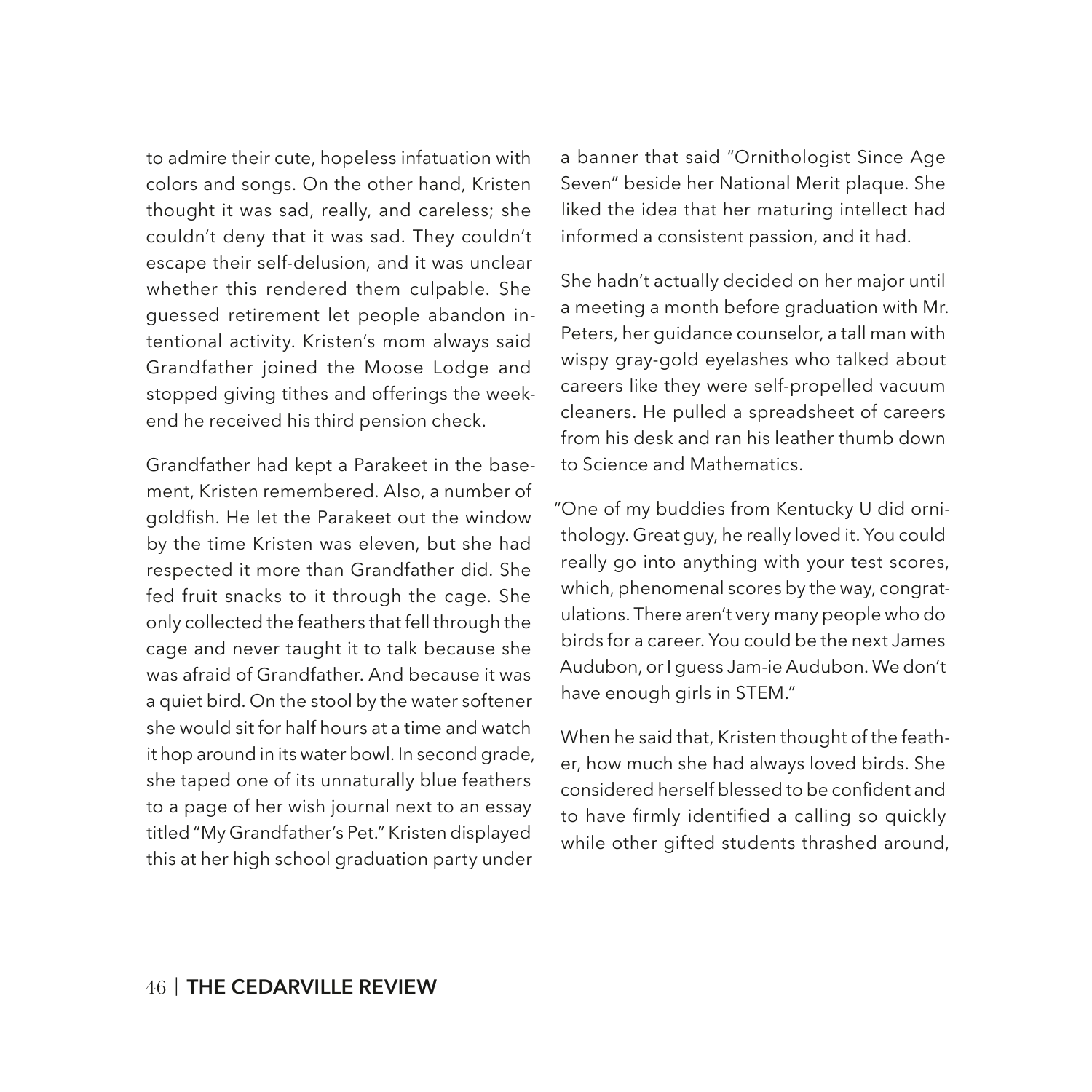having excelled indistinctly in every discipline.

Also, it humbled her ahead of time to know she would use her gifts and abilities preserving wildlife for her society. She had always excelled.

Two hikers were passing by the tent, paleribbed men in cargo shorts. They must have come upon the observatory accidently. "Bird shit everywhere," one said to the other. Their skin jerked over their ribs like tissue paper when they laughed. They hadn't said it so that Kristen would hear, and if they had, they would have expected her just to smirk at them. But their fippancy made Kristen indignant, for the birds. Fecal samples that the bird observatory collected offered indispensable data about avian disease, habitat, and habits. The armpits of her Interior shirt felt wet and itchy now, as if she were ashamed, as if she could really believe she were a mere custodian over fields and test tubes of bird shit. The men were watching her, and what else could she have done?

"This robin's wingspan is 15.6 inches, which is pretty long for a robin," she said, then a toothless smile, then stretching out the long wing. For a while afterward, she'd replay this impulsively, hissing stupid stupid stupid in her head to block it out. Then it embarrassed her too that she'd care so much and need to berate herself like that.

Kristen made the volunteers survey the forest on the last shift, not that they didn't want to. It was 11:45 am. Birds mostly laid in the trees at noon in summer, Kristen knew. But the men had agitated her, and she wanted to research alone. She told the volunteers to look for injured birds, check the ponds, stop by the net to collect stragglers, leave the measured birds on the tables in the bags, she would let them go. They shuffed into their unexplored shade like a flock of adolescent geese, a single chattering line.

The volunteers wouldn't have liked seeing her take feather samples from the birds anyway. They wouldn't have understood, but the method met protocol in every way. She might explain, if they came back and saw, "it's like plucking eyebrows," although the volunteers were in the stage of either drawing theirs in round and red or taking secret pride in prevailing wisps. The brown thrasher Kristen was holding pierced its bill into her wrist, and before she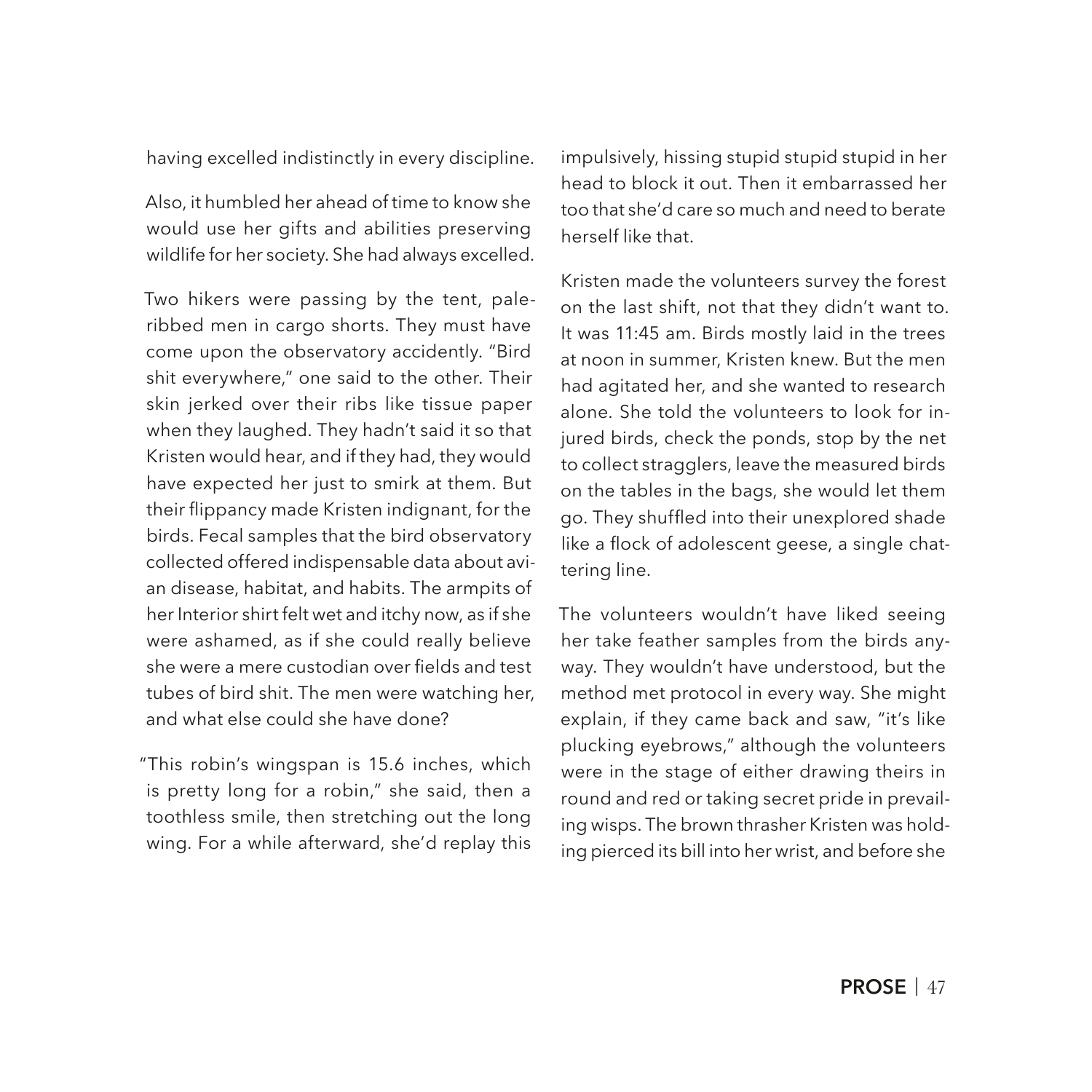could dab it with a tissue, her blood dripped into the thrasher's cloudy down. She hardly ever made these mistakes. Kristen rubbed alcohol on her wrist gash. It entered her mind that she might have looked like a poacher had the volunteers been there, blood soaking into the skin she'd plucked from. She scrubbed the bird's stomach with alcohol too until it was a mere discoloration.

As Kristen threw the thrasher to the sky, Ann emerged from the woods too soon, her arms pumping out of sync with her pigeon-toed steps. She had the openings of two bags bunched up in one hand, another opening tucked into her button-down. Her dreamcatcher earrings wobbled hysterically, and she started speaking farther away from the tent than she had probably intended.

"The chickadees have crud all around the eyes!" Ann wailed.

"Like crusty stuff?" Kristen said and then thought that sounded stupid. But then, she thought it was nice that she knew how to speak their language. It was probably conjunctivitis, which the birds probably caught at the suet the

volunteers bought at the pet store. Kristen appeared as sad as she would have been, but she had never witnessed an active bacterial disease on the field.

"Yeah it's all crusty, and the eyes," Ann's own brown eyes seemed magnified, "its eyes look bloody with the stuff all in it, like some only have half an eye." She rummaged around in one bag, pulling out a black-capped chickadee with a bad bander's grip.

The crusty eye reminded Kristen of a medical drama she watched some in high school. In one episode, the female forensic scientist told the intern that he'd never get a promotion if he didn't even care to clean the sleep out of his eyes in the morning. That had stuck with Kristen. It made sense that scientists should stay tidy as they approached the wild.

"Oh," Ann sobbed almost, terrifed again at the half-eyes. She squeezed her own eyes shut and cupped the chickadee in her hands and held it close to her cheek for a second. Ann always reacted excessively.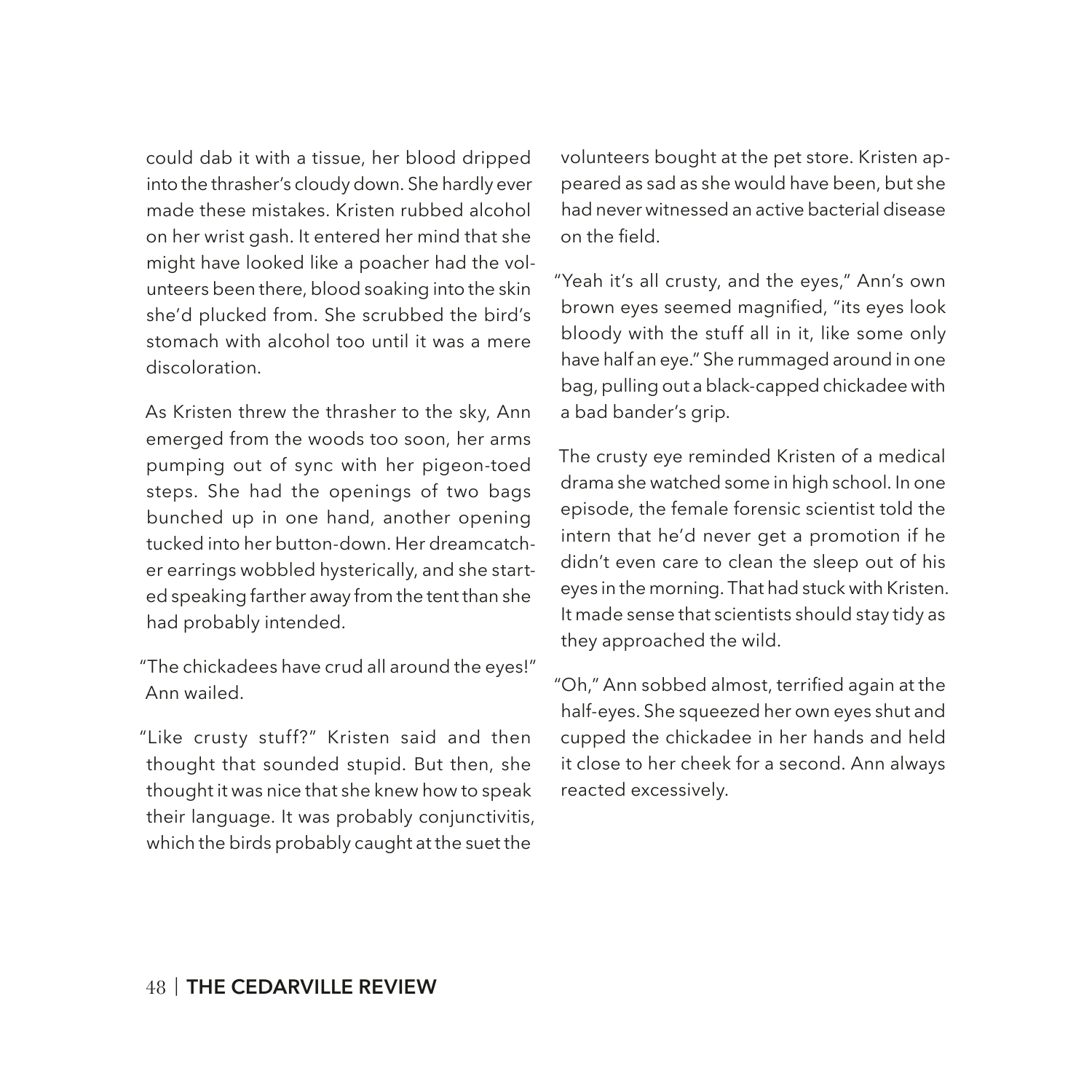More volunteers returned with diseased chickadees until they had fourteen or fifteen. At the table stations under the tent they were popping latex gloves over their hands and squirting water mixed with Morton's salt into all the red eyes. They worked solemnly and hoped the birds would live. "His eye is opening, look," they'd say and slip a band around the survivor's leg. The oatmeal thermoses were clustered together outside the tent absorbing thick heat, a shrine to the perhaps-dying.

Kristen also worked on the birds. She had never heard of an outbreak so sudden, and no one at Cornell had seen these red eyes on chickadees only goldfnches, house fnches, and not many purple fnches. A team at the lab tracked avian disease exclusively, and they had never seen this. Cornell would award her a grant to head up new research on conjunctivitis in species other than fnches if she wrote a report. She'd collect a sample of the likely-infected suet and swab a bit of discharge from the eyes. No birds had died yet—she was pleased—but the lab would also expect a post-mortem sample.

At Cornell, aviation stations across the Eastern U.S. shipped specimens overnight, dry ice still steaming out of the boxes in the headlights of the FedEx truck. The students would say "the parts are here," snidely. Then they would unwrap a cold bird or feet or feathers or plasma or kidneys or heads, pull the Kleenex out of the beak and run the precise tests. Kristen would pin the robin to the corkboard and examine. In the next-door room there'd be jars of birds preserved in solvent lining the shelves, the alcohol illuminating the colors of their wings, their heads tilted coyly toward the room at the bottoms of the jars.

Deceased specimens taught them how to sustain living birds. At least one would die out here. Conjunctivitis always left birds blind and starved.

George brought back a chickadee folded up in fern leaves. Its eyes were sealed and the life of them drained and dried on its white cheek plumage. Its cheeks were much thinner than the standard weight range would have accommodated. He said he found him mixed in with pine cones at the base of a tree, had thought he was a pine cone because he didn't move.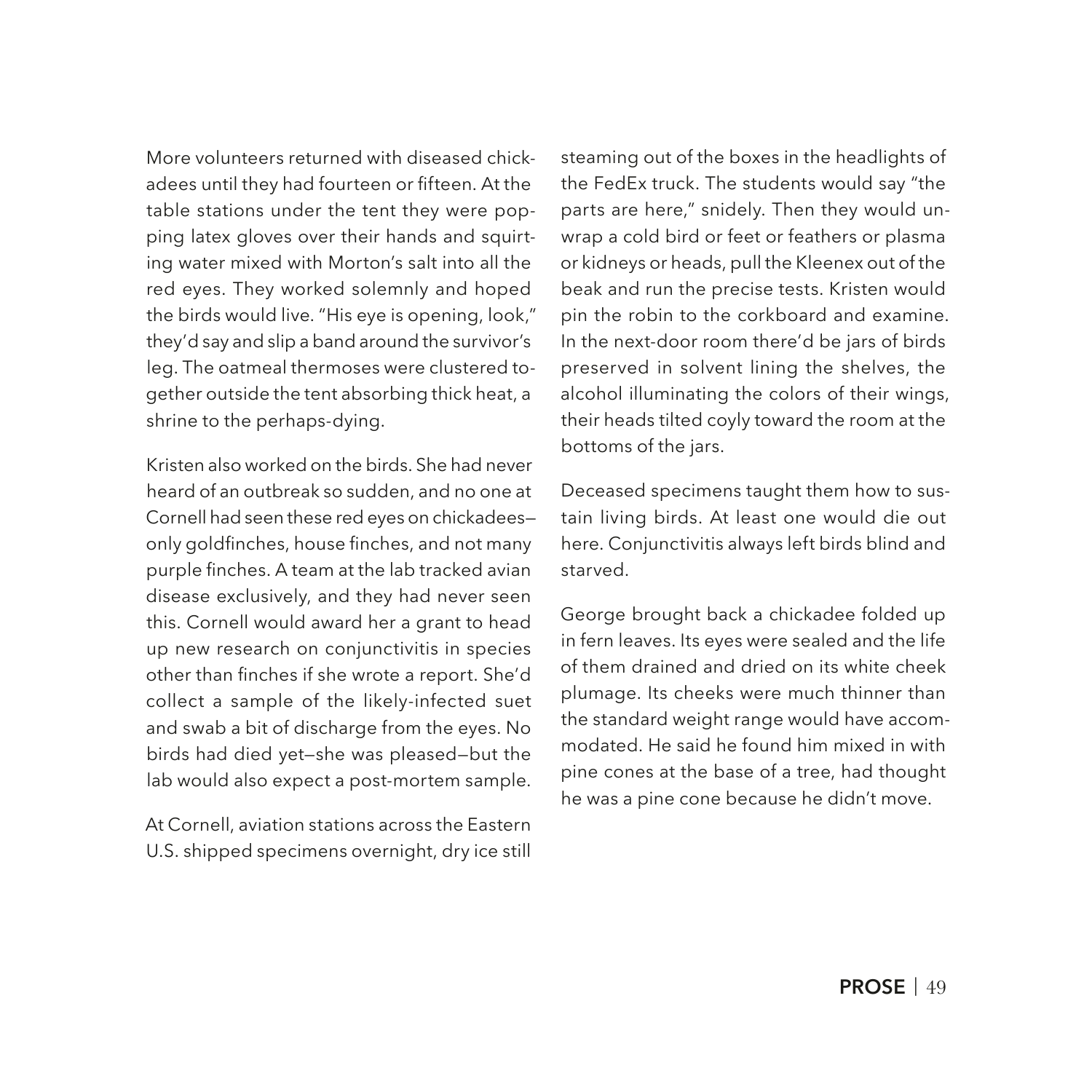Kristen told him its wings were just shaking in the breeze, it was dead.

"I thought he was," George said and condensed his lips into a crease, gazing down just past the bird in the leaves. In his other hand were three rocks he thought might have been geodes. He clinked them together, angled them in the light, checking vaguely for iridescent specks like he'd done so many times before.

"Will we band him?" George asked.

"It's female." Kristen said, fipping the bird upside down. The feathers had fallen off the chickadee's stomach for the purpose of insulating some nest, some pile of rust-speckled eggs up in a tree somewhere—chances were, falling out of that tree, or too cold now.

"Then will we band her?" George corrected himself. "No." Kristen said.

### "Why?"

"It's dead and we have it." Kristen shook her head a little sadly, but death was vital to a productive and thriving ecosystem. Decomposers ate flesh, birds ate decomposers. This chickadee could

provide useful data for the species. It was not quite dead, but, it was true, only the breeze was shaking its feathers. "It's dead, why would we?"

"I just thought to kind of mark it special. Don't we do that?"

Kristen loved birds. She did. She had loved them. She loved oily wings and beaks and hot, dense, pulsing torsos in her palms. And limbs. How many perfect limbs had she touched. She loved, in some sense of that word, the people who came there with cheap binoculars and Audubon phone apps and pavilion lunches. They were sweet; their self-perception was that they tried and cared. And when Kristen tore the hooked beaks of chimney swifts out of the nets and caught birds banded years ago in Ontario and generated pin drops for them on the migration map, when she measured the RNA of ten birds in one sitting, something reactive and full burst inside her stomach until her skull ached.

Kristen lifted the chickadee from the leaves and fastened its neck between her middle and pointer fingers in a proper bander's grip. She faced outside the tent toward the forest, ponds, and nets where the birds were. It was really